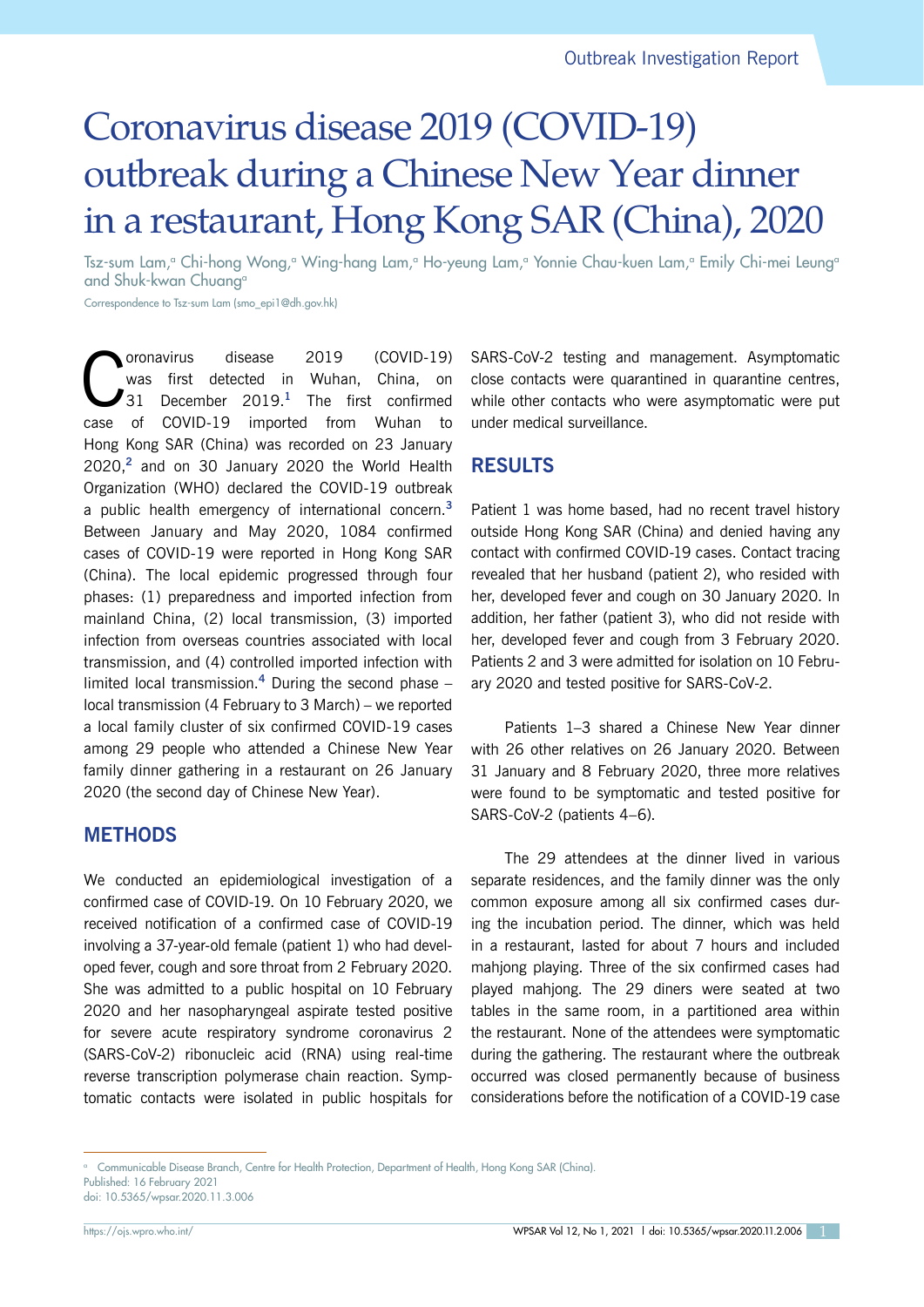on 10 February 2020. Hence, it was not possible to undertake contact tracing of the wait staff or environmental investigations.

Contact tracing identified one domestic helper (patient 7) who did not join the family dinner but shared a bedroom with patient 4 (symptom onset on 31 January); patient 7 developed a fever and cough from 2 February and tested positive for SARS-CoV-2 (**Fig. 1**) (four other members of that household were sent to a quarantine centre and were not infected).

In summary, the cluster was six (from the family cluster) plus one (the domestic helper) confirmed cases, comprising three males and four females aged between 32 and 75 years (median: 37 years). None of the seven patients had a travel history outside Hong Kong SAR (China) and they all denied having any contact with confirmed COVID-19 cases during the incubation period; all seven were discharged home uneventfully.

## **DISCUSSION**

WHO advises maintaining social distancing of at least 1 m (3 feet) as a basic protective measure against

COVID-19.**<sup>5</sup>** Mahjong is generally played by four people sitting around a square table in close proximity for hours, with the distance between players usually being less than 1 m (a distance at which transmission of respiratory droplets is possible). A Chinese dinner is commonly shared by 12 diners sitting close together at a round table, but in this particular instance, 29 diners were seated at two tables that usually accommodated 24 people, further reducing the distance between people.

This investigation had limitations. Information on viral load might have indicated who was more likely to be the heavier spreader, but no laboratory investigation of viral load was conducted. Also, it was not possible to undertake contact tracing of the wait staff or conduct environmental investigations.

It appears that some people can be positive for COVID-19 for 1 to 3 days before they develop symptoms.**<sup>6</sup>** Although the source of the family cluster could not be identified, our findings support pre-symptomatic transmission and effective human-to-human transmission of COVID-19 through social activities. Non-pharmaceutical interventions (e.g. social distancing) have been associated with reduced transmission of COVID-19 in